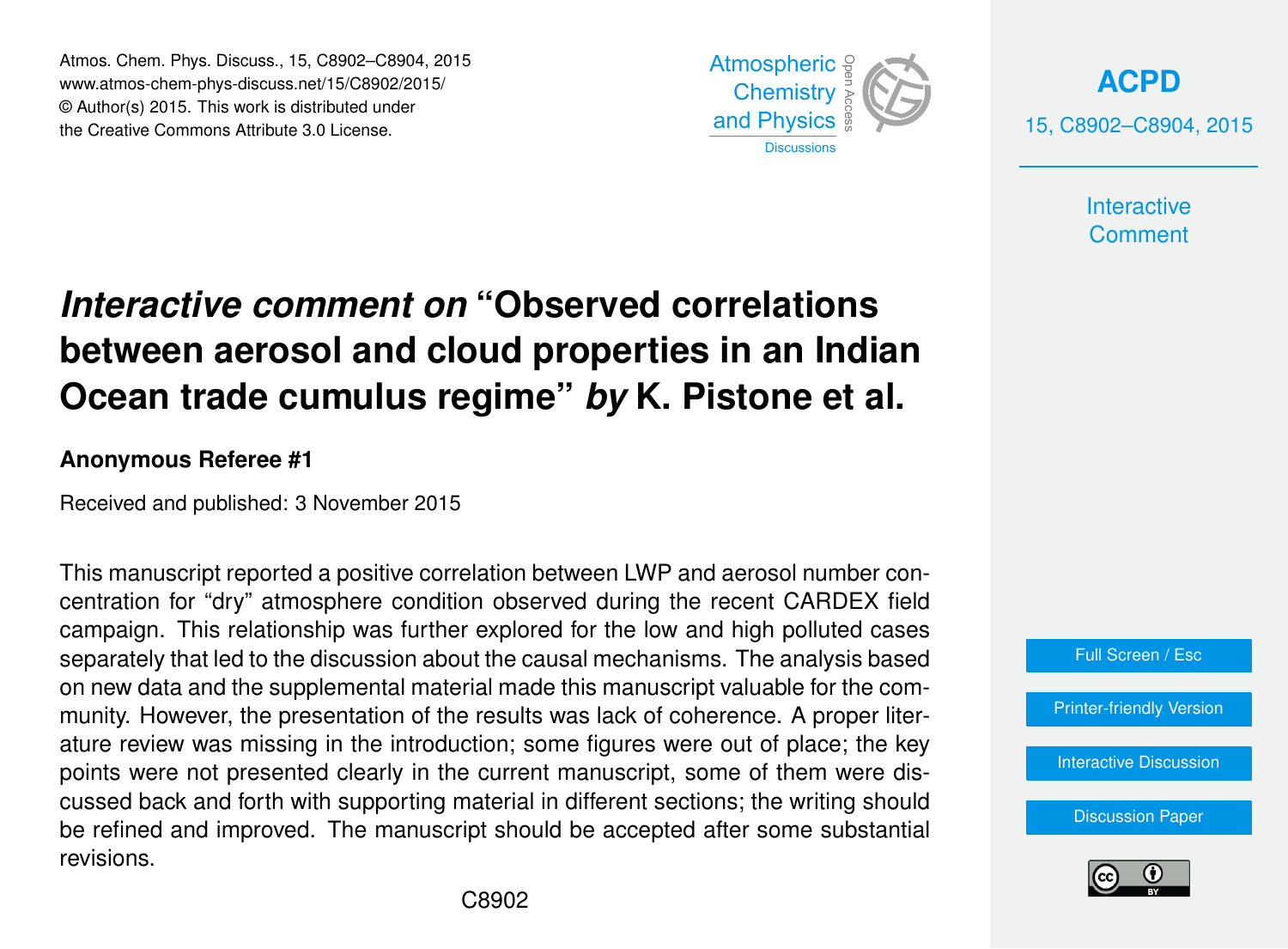1. In the introduction, there should be a review on the climatology and aerosol transport of this studied region. Current Figure 1 offers a big picture of the aerosol transport, but has not been discussed in details in the text. The discussion on large scale condition and aerosol origin in section 3 would have more theoretical support if the related information and previous studies were properly introduced first.

2. The introduction should also include a literature review about the past studies on aerosol to cloud properties relationship. Without literature review and comparison of this work to the previous studies, it is hard to see how this work contributes to the scientific understanding of the aerosol-cloud interaction.

3. Figures and tables from the appendix are frequently cited in the section 2 and 3, affecting the logical flow of the writing. It seems Figure A1,2,3,4,7,8,9,10, Table A1 are not cited in the appendix, but only in section 2 and 3. Appendix A may be consolidated into the method section, since it is only three paragraphs and they are closely related to the results being discussed later in the manuscript.

4. Since the moderately polluted cases contribute to nearly half of the total cases, the results from these cases should be at least discussed in the manuscript, and compared to the low- and high-polluted cases.

5. Have the authors explored the reasons why the "wet" cases do not show a correlation between LWP and CPC? This seems to be an important piece of the puzzle, and could potentially help to explain the correlation shown in the "dry" cases.

6. Figure 8 seems redundant after Figure 7.

7. The air mass back trajectories are mentioned in section 2.2, and the air mass origin is again discussed in section 3.2.2. The authors should consider rearrange and consolidate the material.

1. Page 29349, line 7, change to "INDOEX is the result of. . ."

2. Page 29349, line 16, delete "would"

15, C8902–C8904, 2015

**Interactive Comment** 

Full Screen / Esc

[Printer-friendly Version](http://www.atmos-chem-phys-discuss.net/15/C8902/2015/acpd-15-C8902-2015-print.pdf)

[Interactive Discussion](http://www.atmos-chem-phys-discuss.net/15/29347/2015/acpd-15-29347-2015-discussion.html)

[Discussion Paper](http://www.atmos-chem-phys-discuss.net/15/29347/2015/acpd-15-29347-2015.pdf)